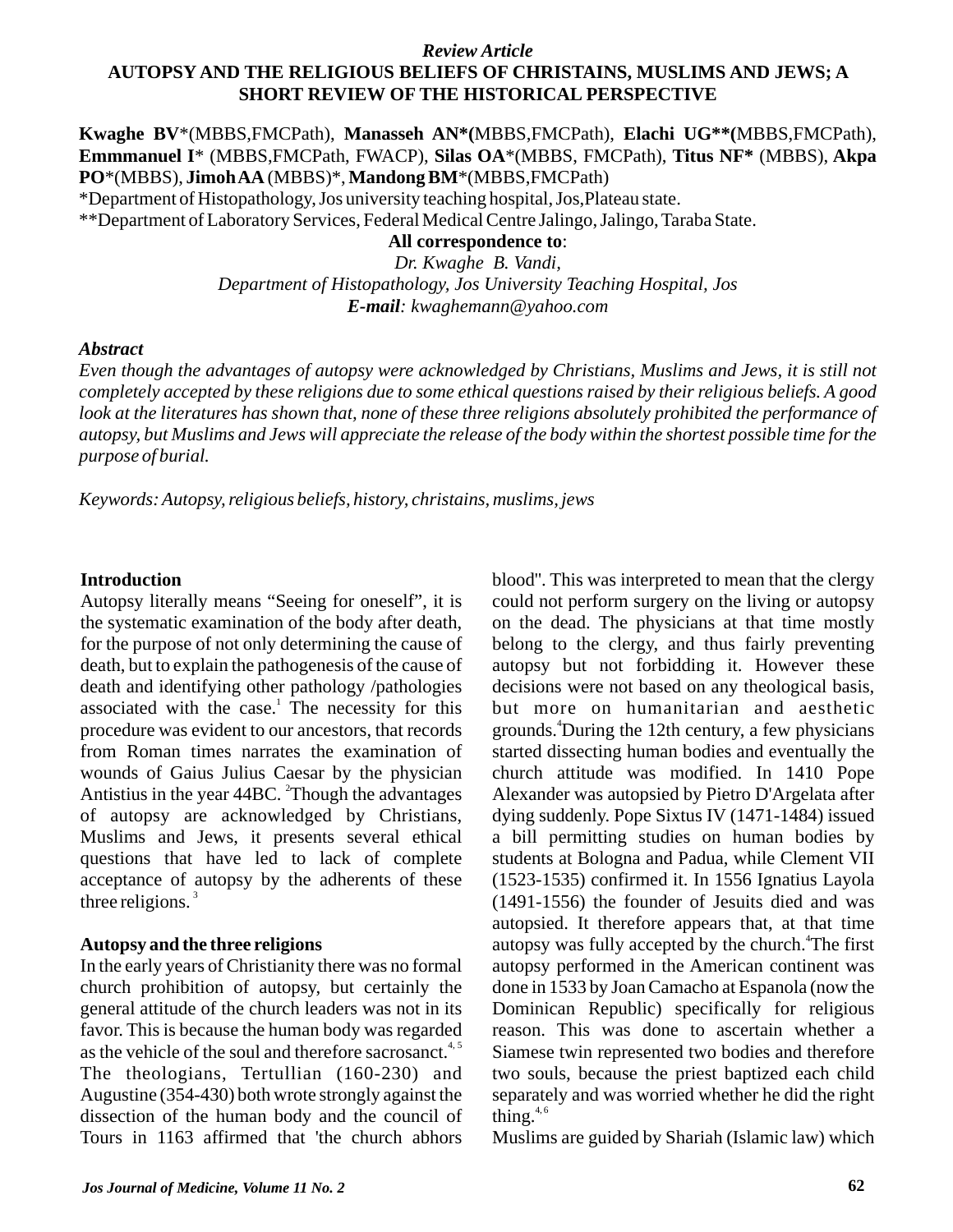comes from Qur'an (the Islamic holy book), the hadith (the words of prophet Muhammed, peace and blessings of Allah be upon him) and fatwa (legal opinion by Islamic scholars). Religious objection to autopsy in Islam is orthodoxy. The Sharia law (Islamic law) which was formulated in the 9th century based on the Qur'an and Hadith (oral tradition) didn't talk about the autopsy. The Islamic way of dealing with such an issue is through a fatwa (legal opinion) issued by a Mufti (religious scholar). This is not a binding law, and so it not surprising that there are various Islamic attitudes towards autopsy. That is why even when muslim physicians like Rhazes and Avicenna dissected bodies for education and learning from  $10<sup>th</sup>$  to  $12<sup>th</sup>$  century, their contemporary Ibn Alnafis avoided dissection because he considered it religiously unacceptable.<sup>7,8,</sup> <sup>9</sup> Sometimes this can also complicate the act of

choosing for the lay people.<sup>3</sup> From the Fatwa which deals with autopsy, four central sub-questions emerge. These represent the problematics of autopsy in the Islamic law;

- 1. Should a burial be postponed, so that autopsy may be performed?
- 2. Should a human body be transferred from place to place before its burial?
- 3. Do autopsies involve violation of sanctity associated in the Islamic theology with human body?
- 4. Is it permitted to perform autopsy for scientific purposes and for criminal identification?

The Sharia encourages the burial of the dead as soon as possible after death, so as to bring the dead person closer to what God has prepared for him or her. Abd AL-Halim Mahmud who was Sheik Al-Azhar in 1973-1978, states that "any delay in burial is held against those responsible for it and that those people are sinners".<sup>3</sup> But Rashid Rida (d 1935) the famous Egyptian scholar published a fatwa entitled 'postmortem examinations and the postponement of burial'' in 1910 allowing the extension of time between death and burial. He also states that "when a non-Islamic government made autopsy mandatory thus causing a delay in burial, it should not be seen as an anti-Muslim measure''. Others like Al-Shafi (d 820) and Ibn Quadama also allows postponement until the usual physical signs of death appeared.<sup>3</sup> In Islam, it is preferred that the dead are buried at the site of their death or the cemetery of the nearest community. The Prophet (peace and blessings of

Allah be upon him) ordered the internment of those slain in the battle of Uhud (625) near the battle field, although the cemetery of Al-Medina was not too far. Ahmad b Hanbal (d 855) permitted the transfer of the deceased body for any distance; if there is a justifiable reason.<sup>3</sup> H. M. Makhluf an Islamic scholar admitted that autopsy is a violation of the body, but since autopsy result in more benefits than damage it should be allowed. This is based on the principle of *Malasha* (Islamic principle of public benefit) which states that "when the benefits outweigh the damages, the beneficial approach should be taken".<sup>3, 10</sup> Sheikh Yusuf Al-Dajawi also agreed on the same issue, but contrary to them is the Fatwa issued by Sheikh Abd Al-Fattah which consider it a major sin, because the Prophet Muhammad (peace and blessings of Allah be upon him) stated that "to break the bone of the dead is like breaking the bone of the living".<sup>10, 11, 12</sup> Autopsy for scientific purposes suffers from all the problematics of autopsy in the sharia law, but the Fatwa committee at Al-Azhar concluded in January 1982 that 'if students learn from it, the benefits outweigh the damages''. Again, this is also based on the principle of Malasha on which Sheikh Al-Fattah and H. M. Mukhluf approved of the autopsy. Although autopsy involves elements unacceptable to Islamic law the benefits it provides are now considered indispensible and so it is allowed.<sup>3, 10, 12</sup>

The Jews believed that God created man in his own image and that the dead human should be treated respectfully and be buried promptly. They also believed that handling dead bodies makes a man unclean. These were interpreted by Rabbis to forbid autopsy. However, it is recorded that about 100 AD the students of Rabbi Ismael boiled the body of an executed young harlot in order to count the number of bones in the body.<sup>4</sup> According to the principles of *Pikuach nefesh* (saving of human life), Which is perhaps the most important item in the Jewish law, Jews are obligated to do anything possible to save life even if it means disregarding other Jewish laws (with some exception e.g. murder). Rabbi Landau in the 18th century did not agree on the performance of an autopsy for any future gain. This was maintained by orthodox Jews until  $20<sup>th</sup>$  century when the Knesset (Israeli parliament) passed a law permitting autopsies under very strict conditions.<sup>3,4</sup> Bodies like Zaka in isreal and Masaskim in the United States generally guide families on how to ensure that unnecessary autopsy is not done.<sup>13</sup> With all these it